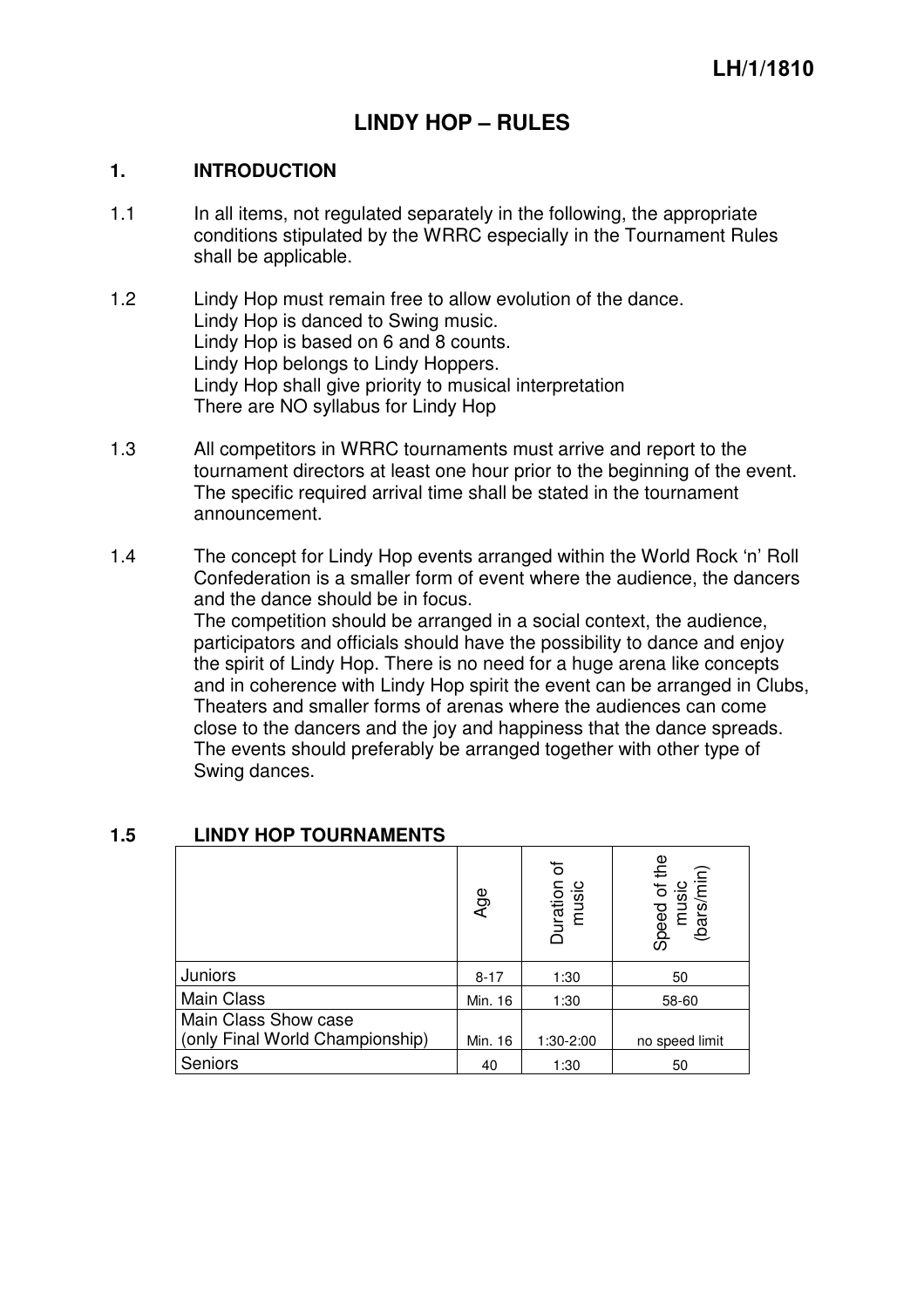- 1.5.1 The age of a competitor, for the purpose of determining their age category for competition, is calculated as the year of birth subtracted from the year of competition.
	- Age  $=$  (Year of competition) (Year of birth)
- 1.5.2 A couple is not allowed to compete in more than one age group. Multiple changes of age groups are not allowed.
- 1.5.3 MUSIC
- 1.5.3.1 Lindy Hop is danced to swing music. Live Music is preferable for all rounds except Showcase. If NO Live music is available it is the organizers obligation to provide music.
- 1.5.3.2 The speed of the music may not deviate more than +/ 1 bar per round

# **2 LINDY HOP TOURNAMENTS FOR COUPLES, YOUTH, JUNIOR, MAIN CLASS, SENIORS TOURNAMENT ENTRY QUALIFICATION AND RESTRICTIONS**

#### **2.1 TOURNAMENT RESTRICTIONS AND RESTRICTION ON FIGURES**

2.1.1 Final rounds World Championships: Lindy Hop Main Class Couples shall dance individually 1 Showcase performance and 1 Jam Session; Showcase is danced to own music. Juniors and Seniors dance only Jam Session.

#### **2.1.2.1 Jam session is conducted in the following way:**

- First all couples shall dance together for 45 seconds (called All Skate).
- Then each couple has a solo performance for 8 eightcounts, this is performed twice. "8 eightcounts" consists of 16 bars. Between the two 8 eightcounts the couples switch places on the floor depending on the starting list. (random)
- After the solo performances all couples shall dance together for another 45 seconds, (All Skate).
- The jam session is performed to continuous music without breaks between the All Skate sections and solo performances.
- 2.1.3 The clothing should match the music, the dance and the era of the time.

#### 2.1.4 **RESTRICTION ON POSES LINDY HOP JUNIORS:**

- 2.1.4.1 Rotations of more than 180° around the body's lateral or sagittal axis are not allowed.
- 2.1.4.2 Poses are allowed only if one partner can perform them alone or if there is permanent contact between the ground an at least one foot. Acrobatics/Air Steps/Aerials are prohibited for Juniors.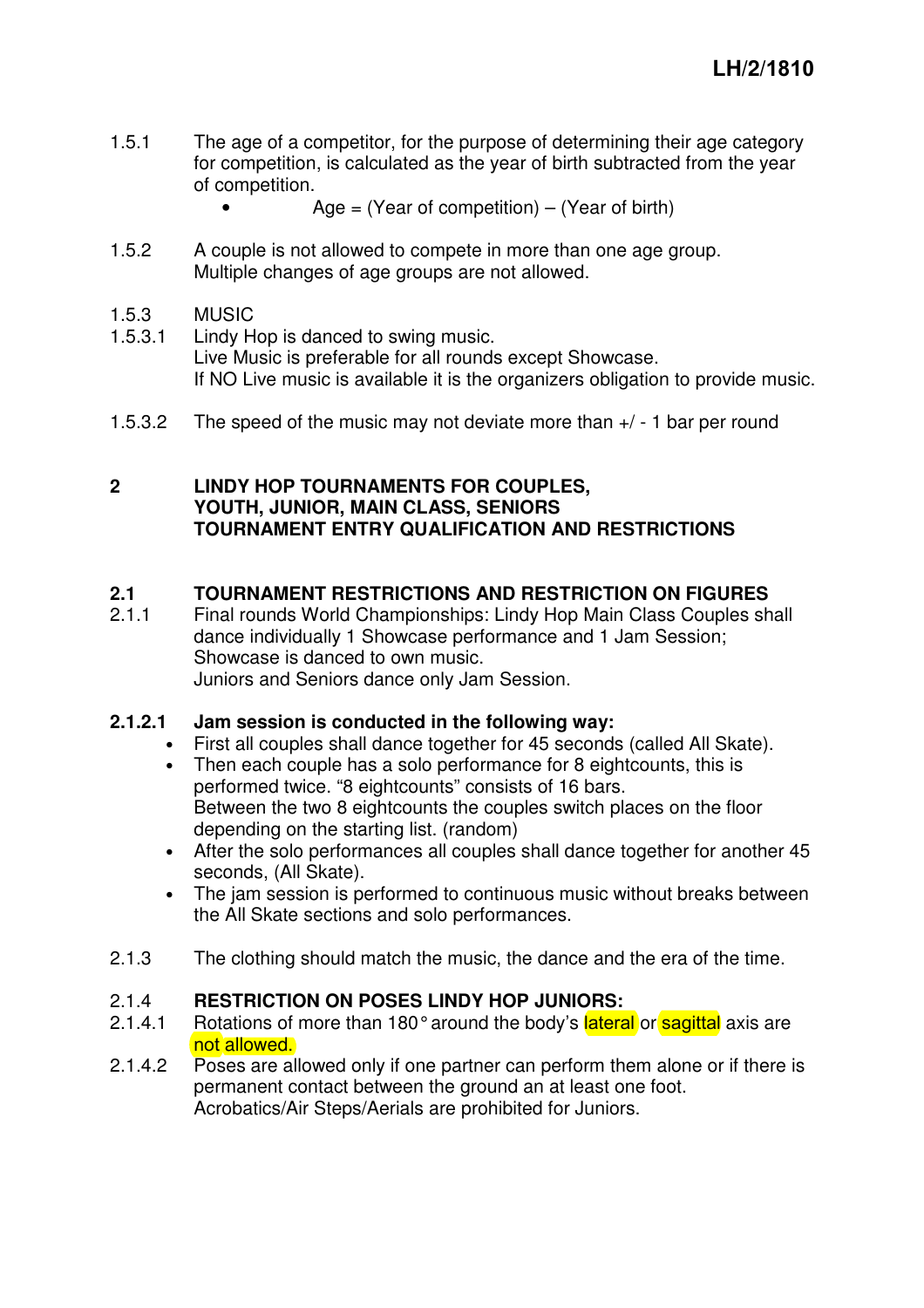# **2.2 WORLD-AND CONTINENTAL CHAMPIONSHIPS**

# **2.2.1 QUALIFICATION REQUIRED FOR TOURNAMENT ENTRY**

From the top 10 couples in the world ranking list, each national association is entitled to enter their two best couples. The dead line for the world ranking list is 5 weeks before the event.

In addition to this, each national association is entitled to enter up to three further couples. The reigning champion receives a wild card entry. The Organizer may nominate an additional wild card entry but only for a couple of his own nation.

# **2.2.2 OPEN LAST CHANCE**

If more than eight couples from the same country without WRRC membership apply for participation in the World Lindy Hop Championships the Open Last Chance will take place the evening before the event. Open last chance is a competition between the couples to participate in the main event. If eight couples or less applies they can participate without Open Last Chance. The Open Last Chance does not demand other resources than the Judges and Music. Applicable for both World and Continental Championship and Lindy Hop World Cup.

# **2.3 LINDY HOP WORLD CUP**

#### **2.3.1 QUALIFICATION REQUIRED FOR TOURNAMENT ENTRY:**

The top 10 seeded couples gain automatic entry. In addition, each national association shall be entitled to start 8 additional couples. The Organizer has one additional wild card couple entry but only for a couple of his own nation. In accordance with the Executive Board of the WRRC the Organizer may also leave the number of couples entitled to start per national association open. See also Open Last Chance (Point 2.2.2).

# **2.3.2 TOURNAMENT RESTRICTIONS:**

The tournament shall be organized in compliance with WRRC Tournament Rules section 5.6.1.1.

2.3.3 **Final rounds World Cup:** All classes dance only Jam Session

# **3 JUDGEMENT**

- 3.1 A minimum of 5 Judges and at least 2 of them International WRRC Judges.
- 3.2 The WRRC will assign 2 WRRC judges and the organizer may assign the remaining 3 judges, maximum 2 judges from the same country. If the organizer needs the WRRC will assign all judges from the Lindy Hop judges available.